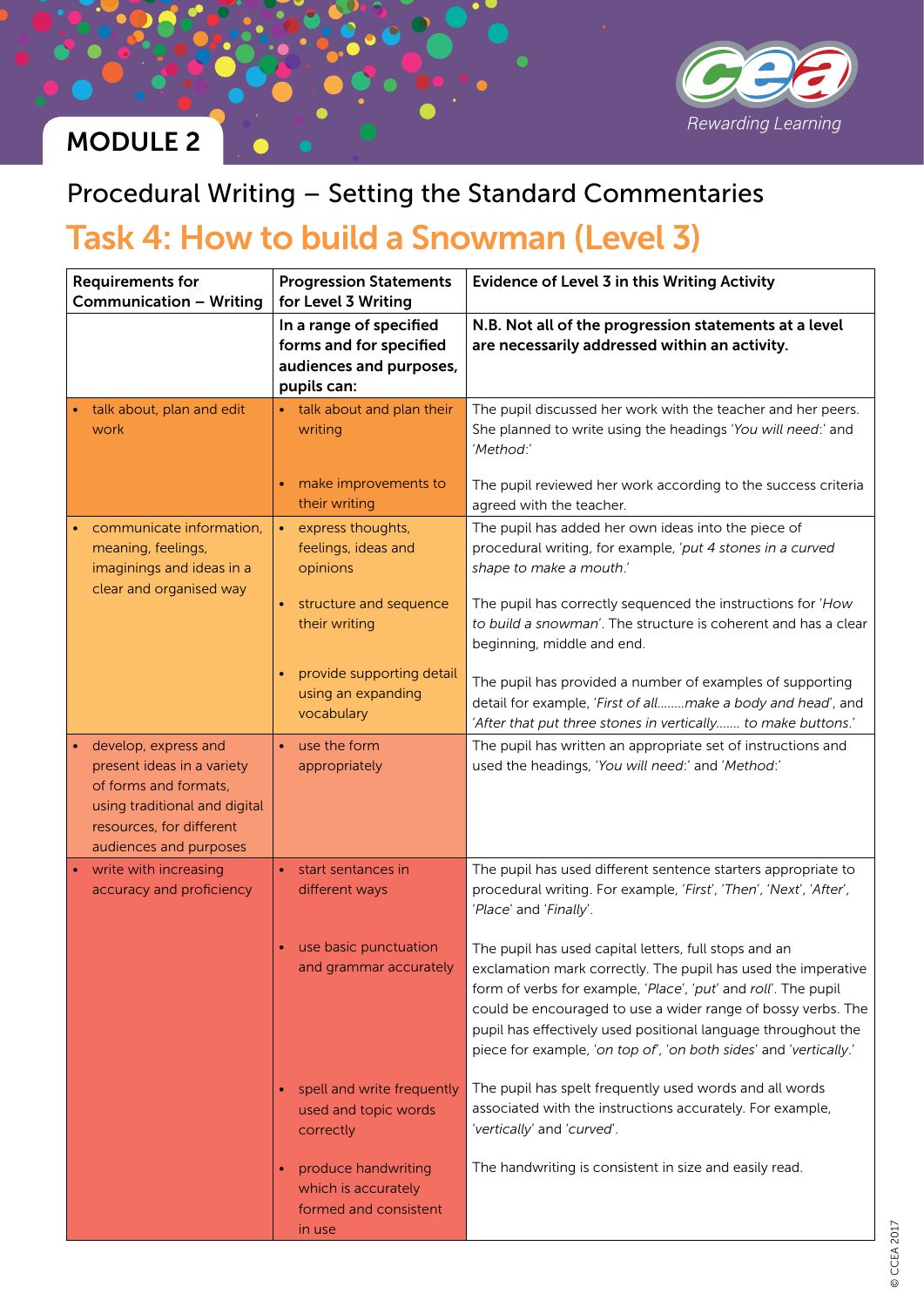

### MODULE 2

### Procedural Writing – Setting the Standard Commentaries

## Task 4: How to play Connect Four (Level 4)

| <b>Requirements for</b><br><b>Communication - Writing</b>                                                                                                          | <b>Progression Statements</b><br>for Level 4 Writing                                     | <b>Evidence of Level 4 in this Writing Activity</b>                                                                                                                                                                                                   |
|--------------------------------------------------------------------------------------------------------------------------------------------------------------------|------------------------------------------------------------------------------------------|-------------------------------------------------------------------------------------------------------------------------------------------------------------------------------------------------------------------------------------------------------|
|                                                                                                                                                                    | In a range of forms, for<br>different audiences and<br>purposes, pupils can:             | N.B. Not all of the progression statements at a level<br>are necessarily addressed within an activity.                                                                                                                                                |
| talk about, plan and edit<br>work                                                                                                                                  | plan and make use of<br>planning                                                         | The pupil planned what she was going to write and made<br>use of her plans.                                                                                                                                                                           |
|                                                                                                                                                                    | check writing to make<br>improvements in<br>accuracy and meaning                         | Following consultation with her teacher, the pupil made<br>improvements to her work to improve meaning.                                                                                                                                               |
| communicate information,<br>meaning, feelings,<br>imaginings and ideas in a<br>clear and organised way                                                             | express thoughts,<br>feelings, ideas and<br>opinions, giving reasons<br>when appropriate | The pupil expressed her feelings when she wished the<br>players, 'Good Luck!'                                                                                                                                                                         |
|                                                                                                                                                                    | structure writing,<br>including using<br>paragraphs                                      | The pupil's writing is structured correctly and sequentially<br>giving clear instructions on how to play Connect Four.<br>The pupil has organised her writing so that it flows clearly<br>and is relevant to form.                                    |
|                                                                                                                                                                    | express meaning<br>clearly, using an<br>appropriate vocabulary<br>and level of detail    | The pupil used appropriate vocabulary and used a range<br>of imperative verbs effectively, for example 'place, count,<br>connect and disconnect.'                                                                                                     |
| develop, express and<br>present ideas in a variety<br>of forms and formats,<br>using traditional and digital<br>resources, for different<br>audiences and purposes | choose from and use<br>a range of forms, as<br>appropriate                               | The pupil used the appropriate form for a procedural writing<br>activity. The use of subheadings, 'Things you will need' and<br>'How to Play' are used correctly. The instructions are age<br>appropriate for pupils to enable them to play the game. |
| write with increasing<br>accuracy and proficiency                                                                                                                  | vary word order and<br>use linking words<br>within sentences                             | The pupil began the instructions in a variety of ways,<br>sometimes starting with an imperative verb, for example,<br>'Place the grid stand on a table or a carpet, then connect<br>the grid to the stand.'                                           |
|                                                                                                                                                                    | use a range of<br>punctuation accurately                                                 | The pupil used punctuation, including full stops, commas,<br>apostrophes, exclamation marks and brackets.                                                                                                                                             |
|                                                                                                                                                                    | use accurate grammar<br>and spelling on most<br>occasions                                | The pupil has used accurate grammar and spelling<br>throughout the writing.                                                                                                                                                                           |